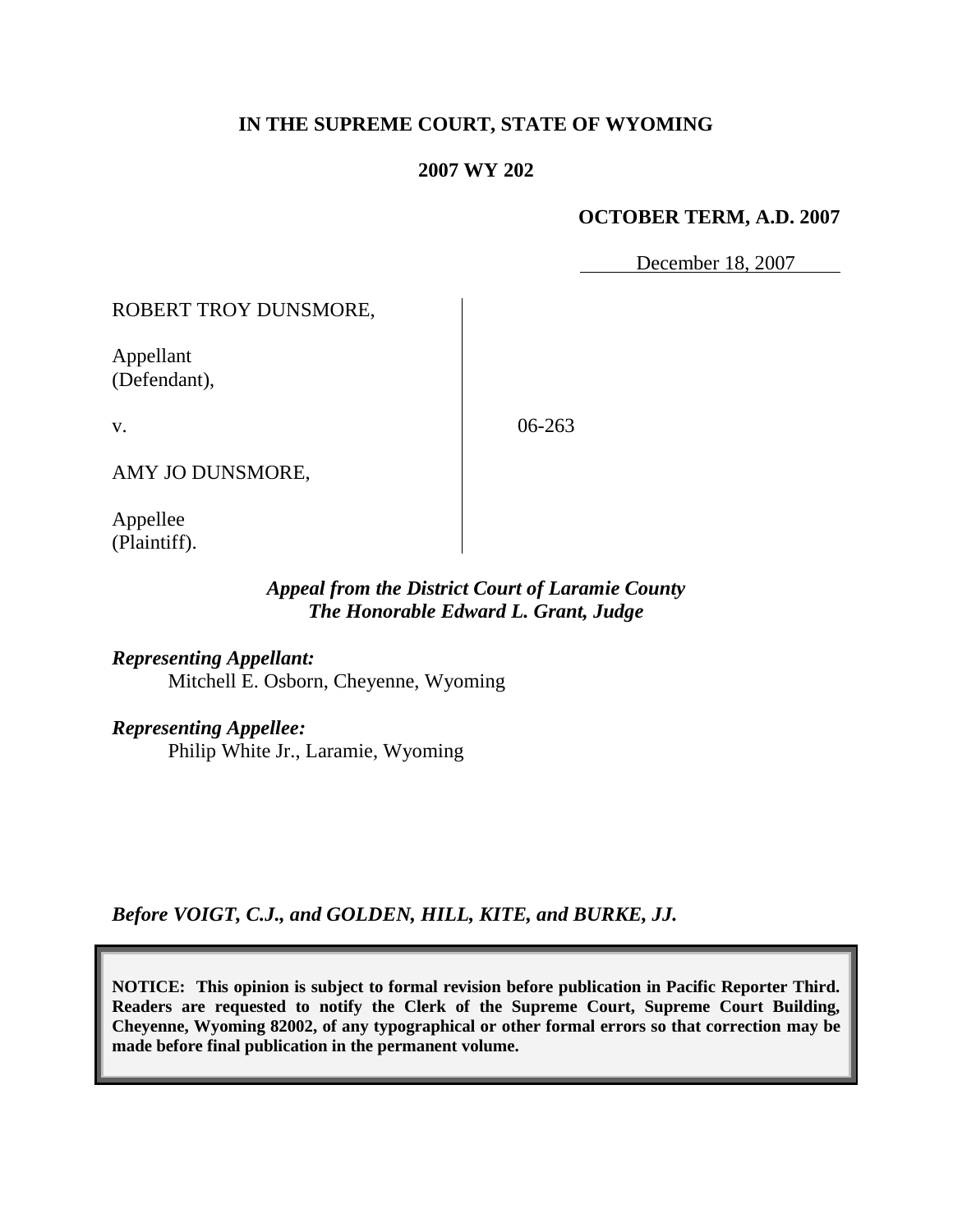### **HILL, Justice.**

[¶1] Appellant, Robert Troy Dunsmore (Father), seeks review of a decree divorcing him from Appellee, Amy Jo Dunsmore (Mother). Father contends that the district court erroneously rescinded its *Order Allowing Telephonic Testimony*, denied Father's *Motion to Continue*, and denied Father's request to keep the record open so that Father could present deposition testimony. We will affirm the district court.

#### **ISSUES**

- [¶2] Father presents three issues:
	- 1. The District Court abused its discretion by rescinding the Order allowing [Father's] witnesses to testify by telephone at the time of trial (thereby excluding witnesses and evidence regarding the methamphetamine use of [Mother] and the exposure of the parties' minor child to the drug);
	- 2. The District Court abused its discretion by denying [Father's] motion for a continuance after the Court rescinded its Order allowing his witnesses to testify by telephone;
	- 3. The District Court abused its discretion by refusing to keep the record open in order for [Father] to submit deposition testimony from the witnesses that were not allowed to testify by telephone.

Mother advances two issues:

- 1. Are the issues listed by [Father] relating to telephone testimony essentially moot because he has not appealed the trial court's oral ruling granting [Mother's] motion to strike those witnesses for other reasons?
- 2. Did the trial court abuse its discretion by denying [Father's] last-minute request to present witnesses by telephone or to continue the trial so as to allow supplementation of the evidence?

# **FACTS AND PROCEEDINGS**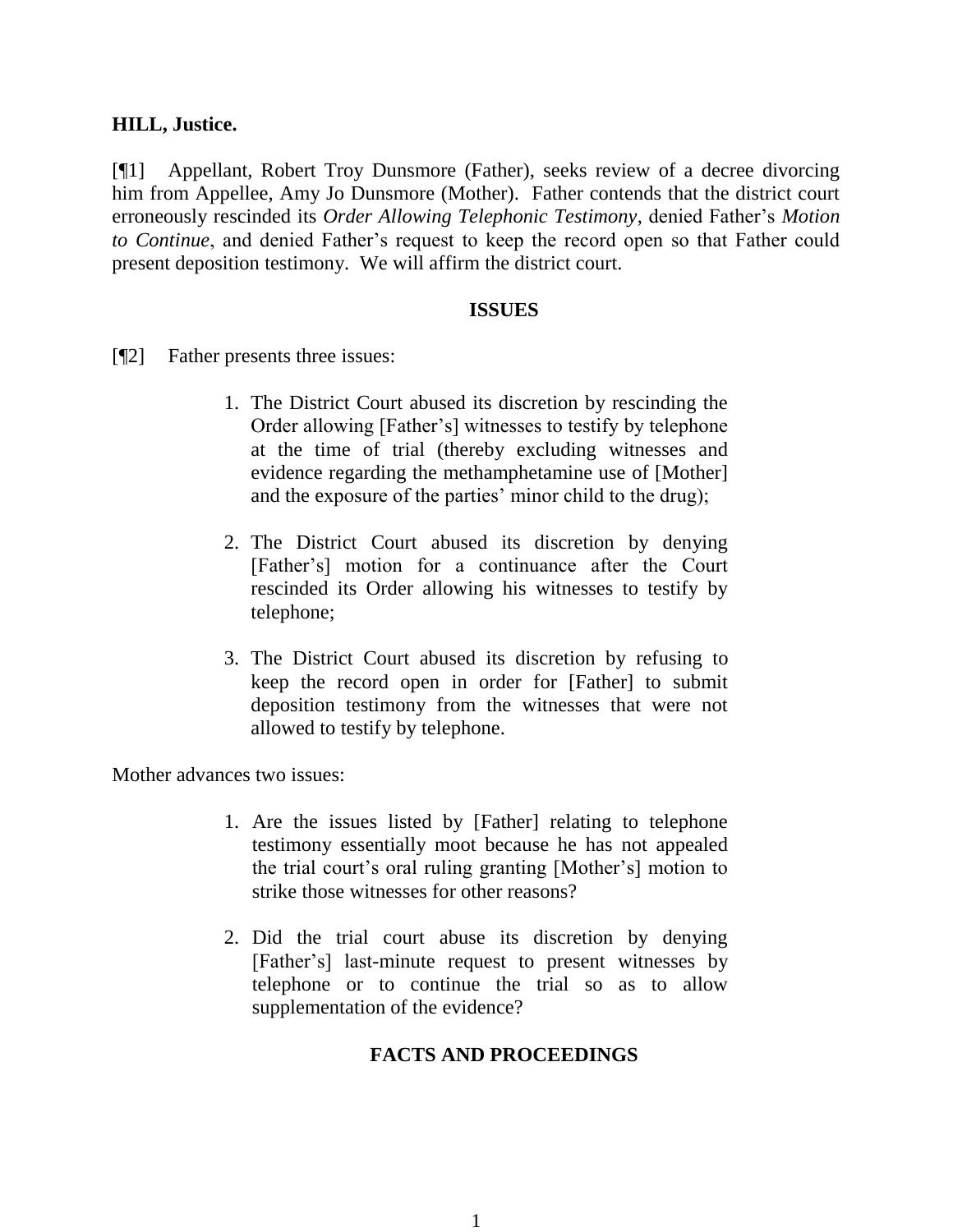[¶3] Mother filed for divorce on March 18, 2005, and, in doing so, requested custody of the parties' minor child, a son (RDD) born June 24, 2003. Mother was granted temporary custody of the child and Father was granted visitation.

[¶4] The path to trial in this matter was a tortuous one. Several motions to continue were filed by both sides for varying reasons, travel to Europe and scheduling conflicts among them. Trial was finally reset for December 6, 2005, and was stacked first on the docket. However, Father's counsel filed yet another *Motion to Continue* "because of other hearings" that were scheduled for the same morning. Mother's counsel objected, and a hearing was set on the *Motion to Continue*. The motion was granted, and trial was reset for February 8, 2006, at 9 a.m.

[¶5] The parties continued to file motions, including a *Motion to Reduce Time to Answer and Respond to Discovery* filed by Mother. In large part this motion referred to positive results of drug tests performed on the child and declared that "[Father]'s counsel stated to the Court that [Father] has material and significant evidence that may or may not be important as to the custody of the child," "most or all of [the] evidence is outside of the State of Wyoming," and "[Mother] believes that much of the evidence is probably adulterated, false, and misleading." Finally, Mother stated in her motion that she believed "[Father] is attempting to stall the above-entitled matter." Mother asked the court to order Father to answer discovery in a "shorter time," which the court did.<sup>1</sup>

[¶6] On December 19, 2005, Mother filed a *Motion for Order to Show Cause* claiming that Father had not timely returned the child to Mother in compliance with the temporary custody order. Father responded to the motion and explained that, because he suspected Mother was using drugs, he had the child tested for exposure to methamphetamines, and the test came back positive. Because of the positive result, and other reasons, Father refused to return the child to Mother, who he believed was "abusing methamphetamine, cocaine, and other controlled substances." Mother filed a response denying Father's accusations.

[¶7] The court found Father to be in contempt for violating the parties' custody order, for removing the child from the state, for refusing to return the child to Mother, and for refusing to pay child support.

[¶8] The discovery issue remained unresolved, and Mother filed a motion to compel because "[Father] has failed to respond to said discovery." A hearing on the motion was set for February 24, 2006. However, Father served his *Response to Plaintiff's Motion to Have Defendant Show Cause and to Modify Temporary Order* on that same day, negating the necessity of a hearing.

  $1$  The court ordered discovery to be provided within 10 days of the actual order.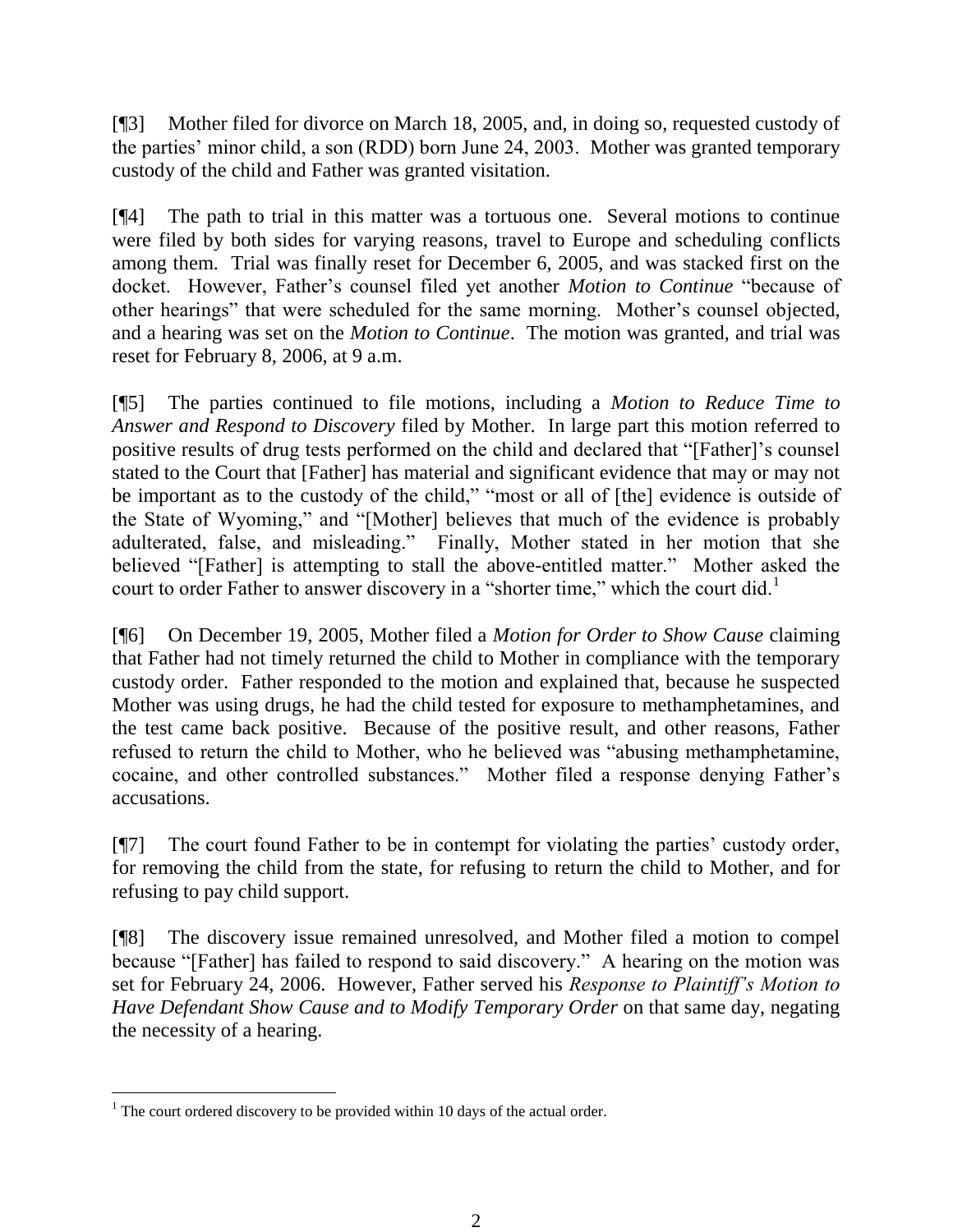[¶9] Eventually, after several postponements, the court scheduled the trial for May 17, 2006. On May 12, 2006, Father filed his *Pretrial Statement,* listing six expected witnesses. That same day, Father filed a motion requesting that most of his witnesses be allowed to testify by telephone because "… all of the witnesses … are outside the State of Wyoming," and it would have been an "undue hardship" for the witnesses to appear in person. The day before trial, Mother objected to the motion, and filed a motion to strike the witnesses altogether, based on delays in obtaining discovery and Father's failure to provide a detailed description of the proposed witnesses' testimony in the pretrial statement. Apparently unaware of Mother's objection, the district court signed Father's proposed order granting the motion for telephonic testimony.

[¶10] After signing the order but prior to trial, the court reviewed the case file. The court was made aware of Mother's objection and reminded of Father's failure to comply with discovery requests and, accordingly, changed its mind on Father's motion for telephonic testimony, and on the day of trial, granted Mother's motion to strike Father's proposed witnesses. The court also denied Father's motion for telephonic testimony, denied Father's request for a continuance, and the trial proceeded. Ultimately, the court awarded custody of the child to Mother. This appeal followed.

## **STANDARD OF REVIEW**

[¶11] We will not overturn a decision of the trial court unless we are convinced that it constitutes an abuse of discretion or violates some legal principle. *Donnelly v. Donnelly,*  2004 WY 72, ¶ 19, 92 P.3d 298, 306 (Wyo. 2004).Judicial discretion is a composite of many things, among which are conclusions drawn from objective criteria. It means exercising sound judgment with regard to what is right under the circumstances and without doing so arbitrarily or capriciously. *Belless v. Belless*, 2001 WY 41, ¶ 6, 21 P.3d 749,750-51 (Wyo. 2001).

[¶12] Our review includes an evaluation of the evidence supporting the trial court's decision, and we afford the prevailing party every favorable inference while omitting any consideration of evidence presented by the unsuccessful party. We cannot sustain findings of fact that are not supported by the evidence, contrary to the evidence, or against the great weight of the evidence. An abuse of discretion is present when a material factor deserving significant weight is ignored. *Donnelly*, ¶ 19, 92 P.3d at 306*.*

### **DISCUSSION**

# *Telephonic Testimony*

[¶13] Father's first issue is whether or not the district court abused its discretion on the day of trial when it rescinded its order allowing telephonic testimony of witnesses. Father argues that he was "denied his day" in court, ultimately, by the effect of that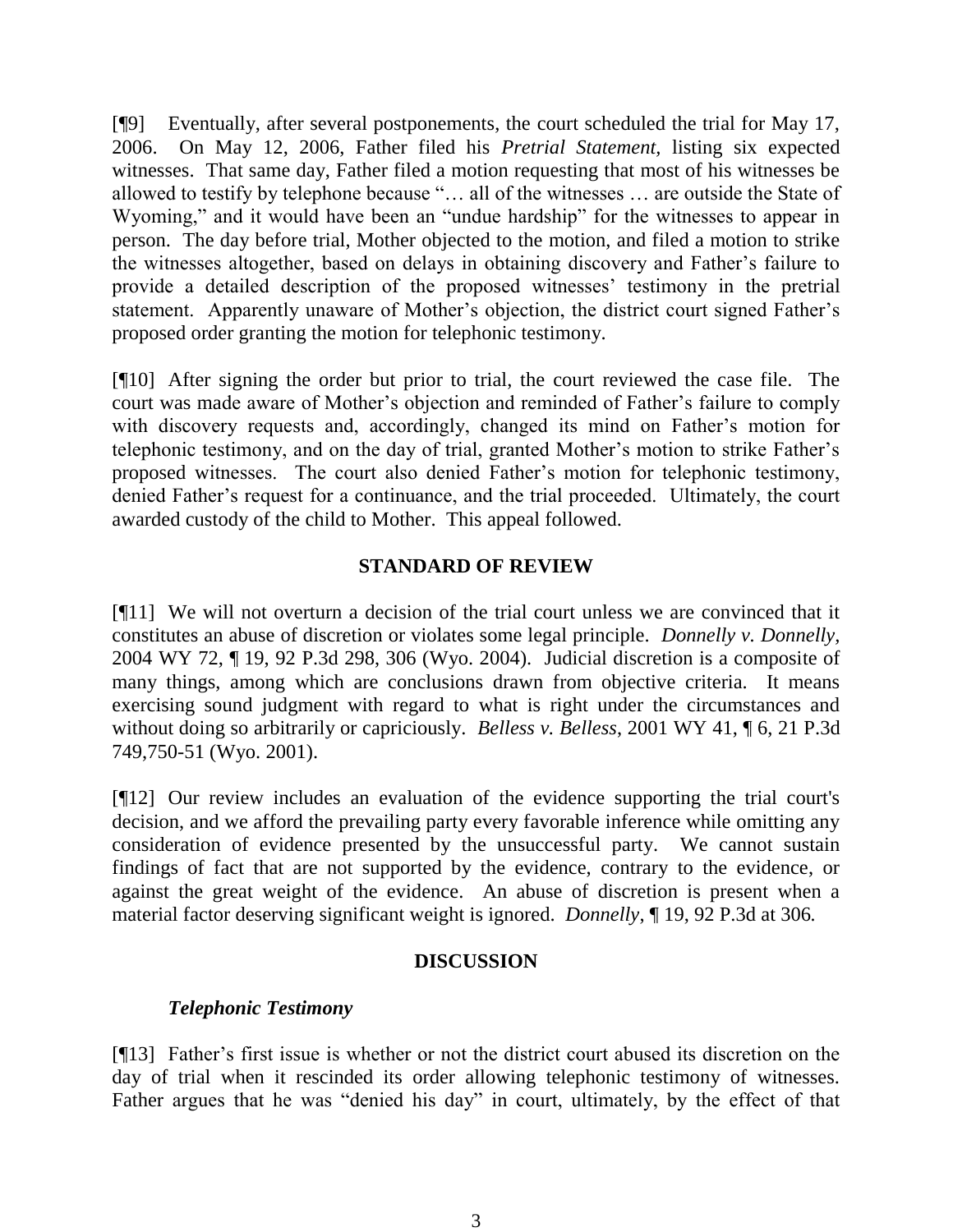ruling, which was to exclude witnesses and evidence regarding Mother's drug use, and the resulting exposure to the minor child.

[¶14] Mother responds that Wyoming rules support the court's ruling, that courts have a strong preference for in-court testimony and, perhaps most importantly, Father did not show compelling circumstances for the telephonic testimony, nor did he give adequate notice.

[¶15] Mother also presents a "threshold" issue and argues that Father's argument is "essentially moot because he has not appealed the trial court's oral ruling granting [Mother's] motion to strike those witnesses for other reasons." However, Father properly appealed the final order in this case - the *Decree of Divorce*. As we have stated before, the general rule is that all provisional or interlocutory proceedings in a matter are merged in, and disposed of, by the final decree. *Geerts v. Jacobsen,* 2004 WY 148, ¶ 13, 100 P.3d 1265, 1269 (Wyo. 2004). Accordingly, Father's arguments are properly before this Court, and are not "moot."

[¶16] We now turn to the issue before us. In Wyoming, telephonic testimony is allowed in limited circumstances. W.R.C.P. Rule 43(a) states in pertinent part:

## *Form and admissibility. -*

In every trial, the testimony of witnesses shall be taken in open court, unless these rules, a statute, the Wyoming Rules of Evidence, or other rules adopted by the Supreme Court of Wyoming provide otherwise. The court may, for good cause shown in compelling circumstances and upon appropriate safeguards, permit presentation of testimony in open court by contemporaneous transmission from a different location.

[¶17] Presumably, the court signed the order allowing telephonic testimony pursuant to this rule. However, after initially granting Father's proposed order granting telephonic testimony, the court rescinded it after considering Mother's objection. In fact, the court heard argument as to whether or not Father's witnesses should be allowed to testify by telephone. In lieu of reciting those lengthy arguments, we paraphrase the case made by each side.

[¶18] The basic gist of Mother's argument was that the testimony from the proposed witnesses would be unreliable, especially the Rock Springs doctor who was to testify about the parties' son's positive drug test. Mother asserted that the evidence to be introduced through the doctor was "fabricated," "altered," and "improper," and that she objected to a witness testifying as to the documents over the telephone. Mother's counsel also argued that discovery took too long and that Father did not timely provide responses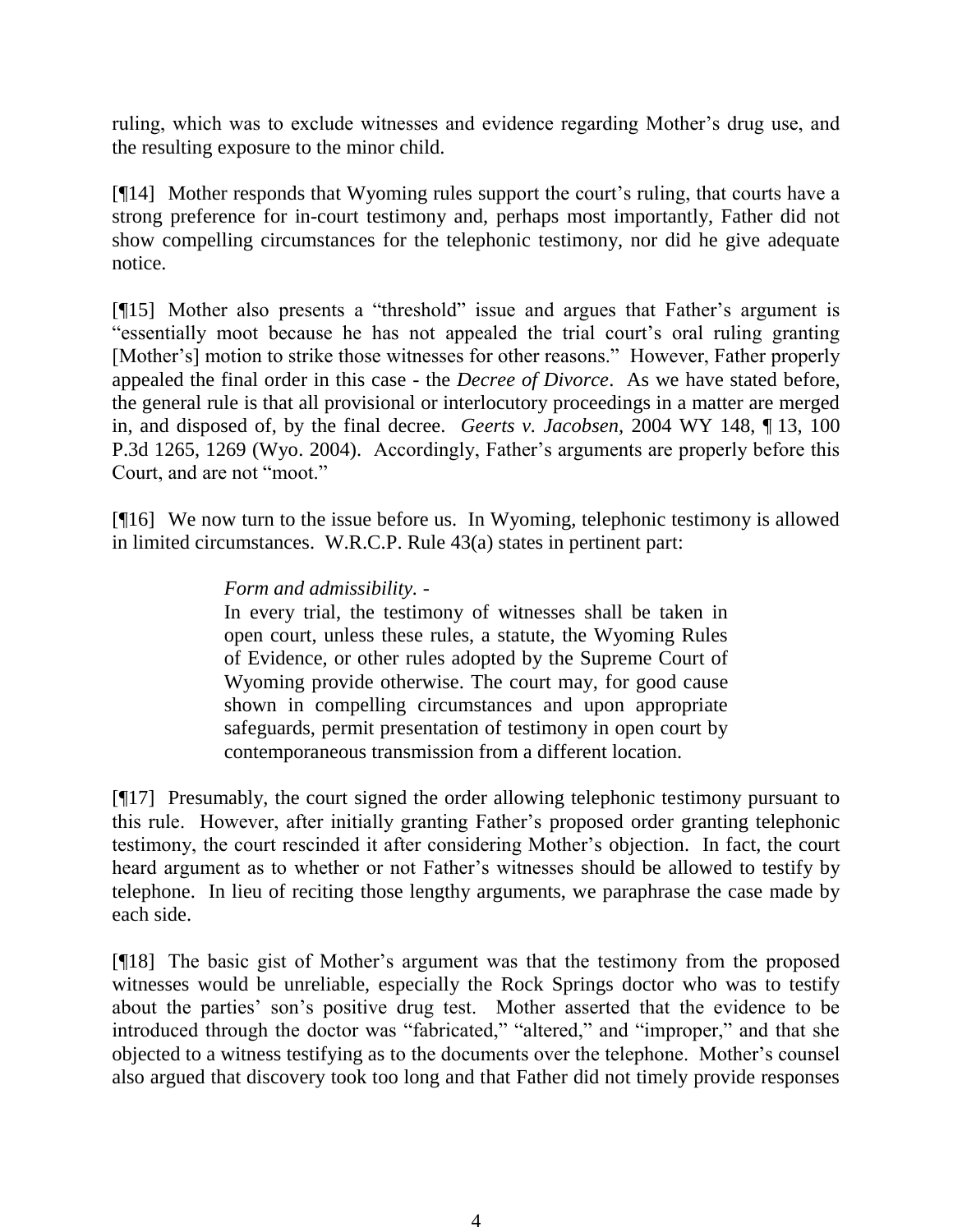to Mother's discovery requests. In addition, Mother objected generally based upon her right to confront witnesses.

[¶19] Father's counsel responded that a Utah doctor would authenticate the documents Mother questioned. Furthermore, a Rock Springs lab technician would authenticate the lab tests conducted on the parties' son. Father also argued that another of his witnesses could not attend due to childcare issues.

[¶20] Following the parties' arguments, the Court reached a decision and stated as follows:

> Well, first, I have not, for some time, read through this file, and I did this morning preparatory to this hearing. Overall, it represents a very adverse comment, as far as the efficiency and the performance of our civil justice system. Sometimes, individually, the various steps, the various continuances may appear to be legitimately made, and when you take it all together, it is some kind of unacceptable picture.

> These parties should have been before this Court for a final resolution of this dispute months ago, and for various reasons, they have not been. There are a number of things of which I was not mindful before going through the file, and that trip through the file reminded me; one, I had not recalled that that there had been a motion and order for the response to production of discovery. That does make a difference.

> Then, in a similar vein, when Mr. Osborne on behalf of Mr. Dunsmore presented his ex parte motion for leave to call witnesses by telephone, I wasn't aware that Mr. Pretty had objected. The motion didn't indicate that, and Mr. Osborne probably didn't know that at the time. I don't know if the file would have contained that objection at the time the order was signed or not. But, be that as it may, taken all together, clearly that order was entered and is hereby rescinded.

> This is a matter containing far too many important disputes to use telephone testimony. So, Mr. Pretty, your motion is granted in both respects; that is, these witnesses are stricken and they may not appear by telephone. But, there is a proviso.

> Later, after the other evidence is taken, we will conduct an inquiry into the extent of which witnesses should be granted release from the order, and we will have to consider these items individually and determine whether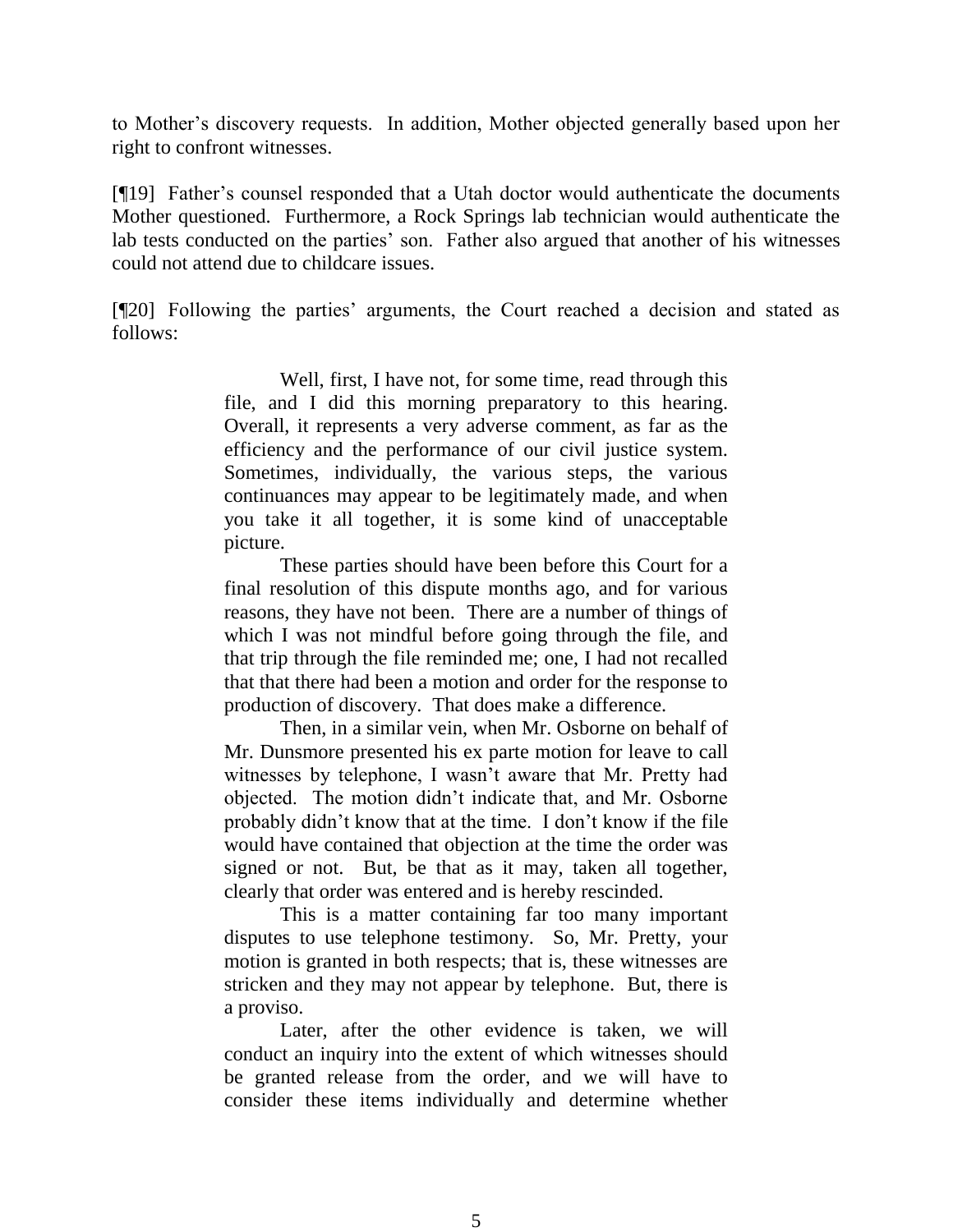striking the proposed testimony is appropriate under the circumstances or not. But, until that inquiry and the results of it, the motion is granted.

[¶21] Taking into consideration both attorneys' arguments, the court's commentary, and the resulting hearing from the record before us, we hold that the district court could reasonably have reached the conclusion that it did. Alhough the court had initially signed the order granting the motion, it was entitled to rescind that order. The action may have been unusual, but it is not unprecedented. *See Merkison v. State*, 996 P.2d 1138, 1140 (Wyo. 2000) (discussing *Brunsvold v. State,* 864 P.2d 34 (Wyo. 1993), wherein defendant was granted a refund of money he paid to the crime victims fund. The refund order was subsequently rescinded by the district court and defendant appealed.). *See also Blankinship v. State*, 974 P.2d 377, 378 (Wyo. 1999).

[¶22] Furthermore, evidence was presented showing that Father – through his counsel – resisted following through with discovery requests, and the record reflects as much. Although each side presented an extreme view of the events leading up to trial, it was up to the court to make "conclusions drawn from objective criteria" and to make those conclusions by "exercising sound judgment with regard to what is right under the circumstances and without doing so arbitrarily or capriciously." *Belless*, ¶ 6, 21 P.3d at 750-51. In our view, the court did just that.

# *Motion to Continue*

[¶23] Father's second issue is whether or not the district court abused its discretion when it denied Father's motion for a continuance after the court rescinded its order allowing telephonic testimony.

[¶24] The granting of a continuance is among those matters within the trial judge's discretion:

> The trial court has broad discretion in granting or denying a motion for continuance, and absent a manifest abuse of discretion, the reviewing court will not disturb such a ruling. To find an abuse of discretion, the refusal must be so arbitrary as to deny appellant due process, and the burden rests upon appellant to prove actual prejudice and a violation of his rights. Upon review, we look at the peculiar circumstances of the case and the reasons presented to the trial judge at the time of the request. *Abraham v. Great Western Energy*, *LLC*, 2004 WY 145, ¶ 16, 101 P.3d 446, 454 (Wyo. 2004) (citing *Byrd v. Mahaffey*, 2003 WY 137, ¶ 7, 78 P.3d 671, ¶ 7 (Wyo.2003)); also see *Urich v. Fox*, 687 P.2d 893, 894-897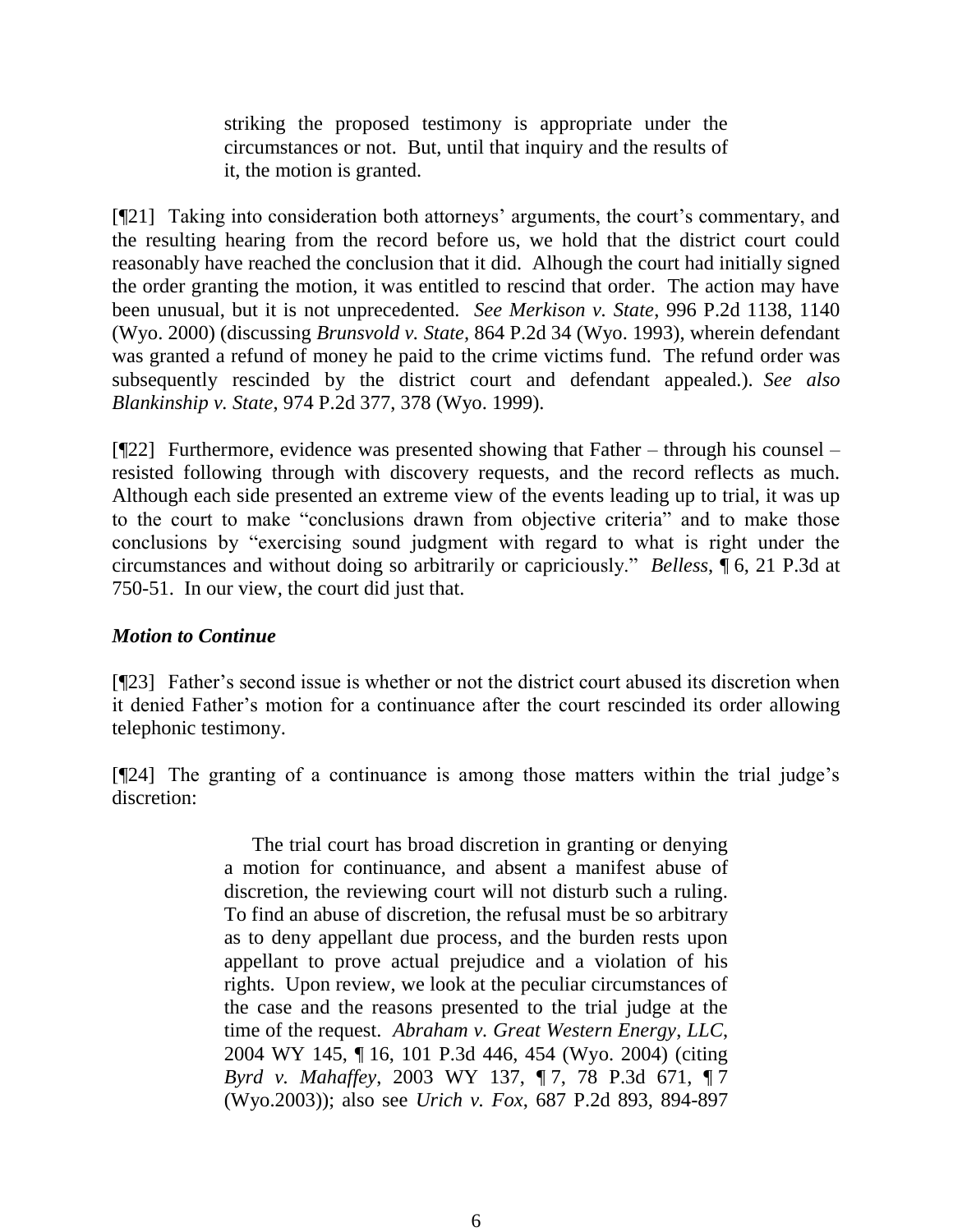(Wyo. 1984) (it is an abuse of discretion to set trial with only five days of notice). Husband relies heavily upon our decision in *Abraham* even though it is not pertinent authority for the proposition he brings before us. In *Abraham*, the district court set a deadline for discovery as a part of its pretrial order, but then held a hearing on a motion for summary judgment before that deadline had passed. We held that that was an abuse of discretion and a denial of due process, especially because Abraham was in the process of conducting important discovery in response to materials submitted with the motion for summary judgment. The circumstances of Husband's case differ markedly from those presented by *Abraham*. We conclude that the district court did not abuse its discretion in denying the motion for continuance.

*Richard v. Richard*, 2007 WY 180, ¶ 6, 170 P.3d. 612, 614 (Wyo. 2007).

[¶25] As indicated previously, this matter had already been pending for quite some time in the district court. In large part, the conflicts in the case were due to Father keeping his son against court order. Regarding the trial date, Father was well aware that it was upcoming and had been granted at least one continuance due to scheduling conflicts. Finally, the record clearly reflects that Father's motion for telephonic testimony was filed only five days prior to trial, while he had been aware of the trial date for almost two months.

[¶26] As we stated in *Byrd v. Mahaffey*, 2003 WY 137, ¶ 26*,* 78 P.3d 671, 678 (Wyo. 2003):

> [T]his court has traditionally not favored those who have contributed to delay and caused the need for continuance by their own actions. *See Inskeep v. Inskeep*, 752 P.2d 434, 437 (Wyo. 1988); *Urich v. Fox*, 687 P.2d 893, 894 (Wyo. 1984); *Sharp v. Sharp*, 671 P.2d 317, 319 (Wyo. 1983); *Cates v. Eddy*, 669 P.2d at 916; *Teton v. Teton*, 933 P.2d 1130, 1132 (Wyo. 1997). In *Sharp*, at 319 (footnote omitted), we stated:

A continuance will be granted only upon good cause and a court will deny a continuance where the problem which gives rise to the request is the fault of the movant. We said as much in *Craver v. Craver*, [601 P.2d 999 (Wyo. 1979)] at 1000, where it was held: